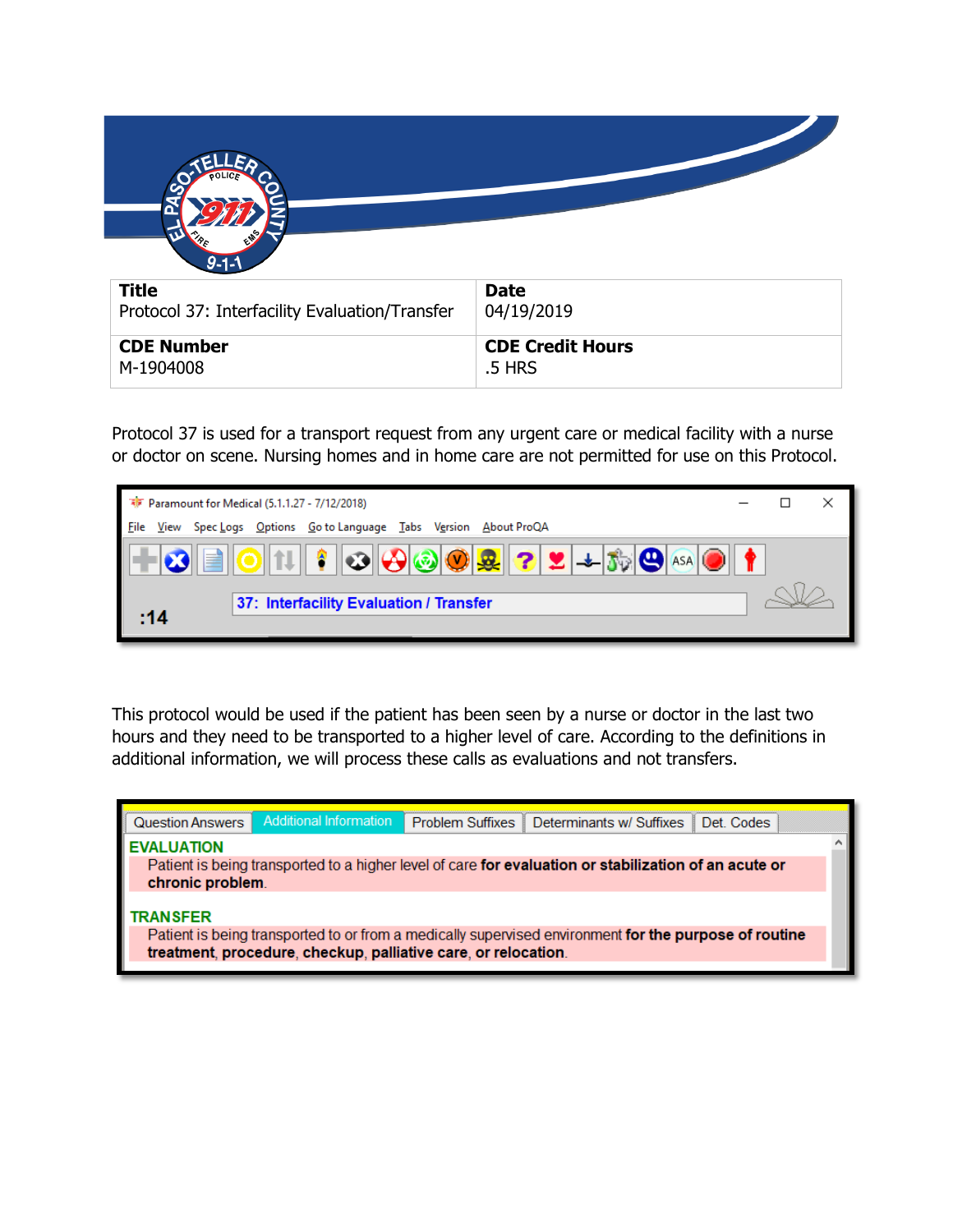

This protocol works a little bit differently since it is the calltaker's responsibility to pick a final determinant code. To be able to accurately code the call, we need to find out exactly what is happening with the patient in Case Entry. On transport calls, we are mainly concerned with priority symptoms or stroke. The blue is for you question, "Any of the following conditions identified?" will help us to keep track of this.

| Entry                                         | ΚQ | <b>PDI/CEI</b>                       |                                                                                                                                       | <b>DLS</b> | Summary |
|-----------------------------------------------|----|--------------------------------------|---------------------------------------------------------------------------------------------------------------------------------------|------------|---------|
|                                               |    |                                      |                                                                                                                                       |            |         |
| Ø Any of the following conditions identified? |    | No<br>Suspected STROKE<br>Hemorrhage | Suspected acute heart problems or MI (heart attack)<br>Acute onset of difficulty breathing<br>Sudden change in level of consciousness |            |         |

There are 3 approved evaluation levels that are approved for use. Definitions for each of these can be found by clicking on "Determinants w/ Suffixes".

Delta Evaluation: Priority Symptoms Identified

Charlie Evaluation: Emergency response requested by staff at the facility

Bravo Evaluation: Not approved for use

Alpha Evaluation: Any condition that does not fall into a priority symptom category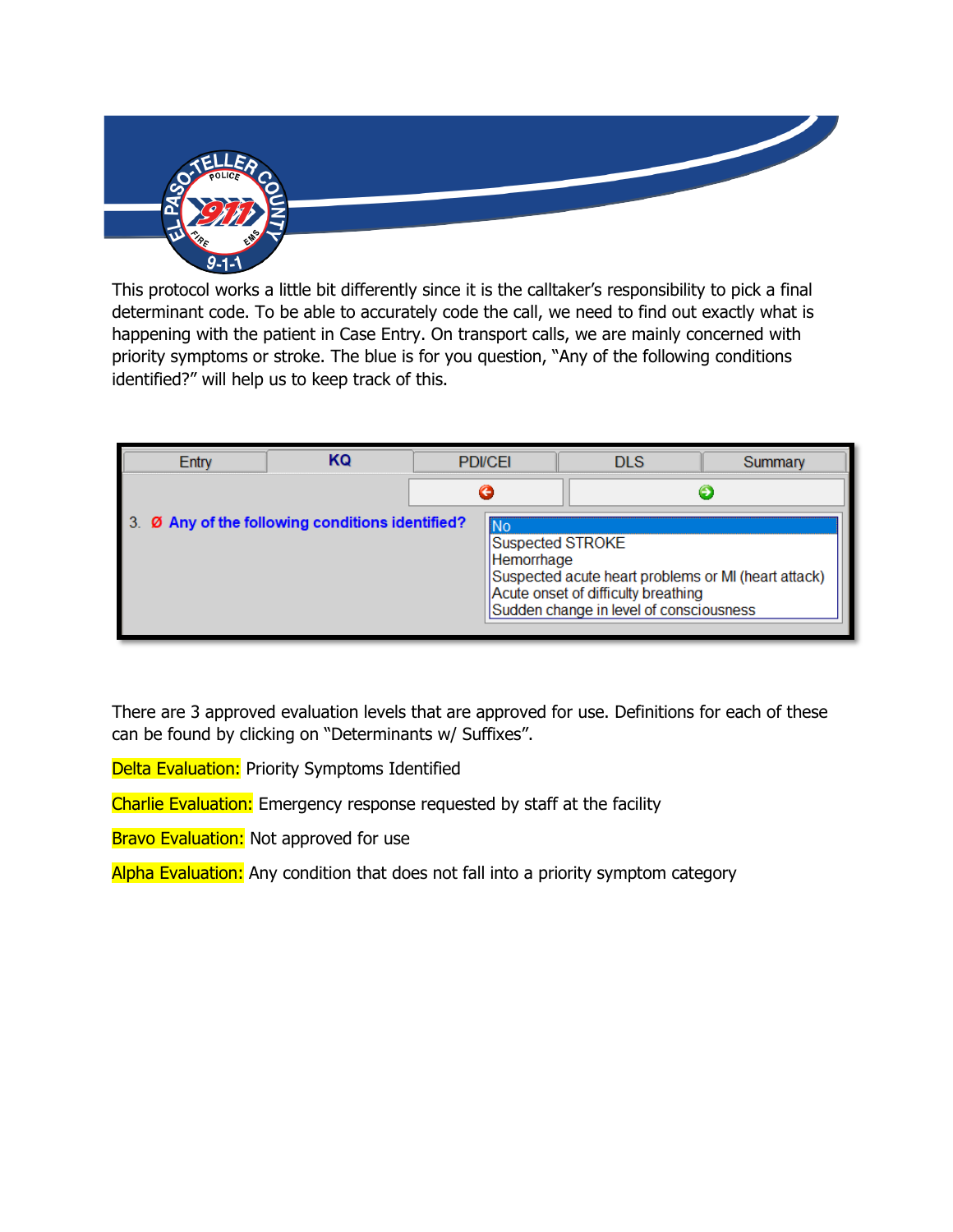| $\mathbf{u}$<br>$\mathscr{P}_{\mathcal{E}}$<br>$9 - 1 - 1$                                                                                                                                                               |                               |                         |  |                          |            |
|--------------------------------------------------------------------------------------------------------------------------------------------------------------------------------------------------------------------------|-------------------------------|-------------------------|--|--------------------------|------------|
| Entry                                                                                                                                                                                                                    | KQ                            | <b>PDI/CEI</b>          |  | <b>DLS</b>               | Summary    |
|                                                                                                                                                                                                                          |                               | G                       |  |                          | Θ          |
| Ø Select from one of the following response<br>7.<br><b>DELTA: EVALUATION</b><br>options.<br>CHARLIE: Emergency response requested<br><b>CHARLIE: EVALUATION</b><br><b>BRAVO: EVALUATION</b><br><b>ALPHA: EVALUATION</b> |                               |                         |  |                          |            |
| Question Answers                                                                                                                                                                                                         | <b>Additional Information</b> | <b>Problem Suffixes</b> |  | Determinants w/ Suffixes | Det. Codes |
| Determinants                                                                                                                                                                                                             |                               |                         |  | Responses (user-defined) |            |

We don't need any logistical information, so this Key Question will always be recorded as "no". This will ask about referring doctors, who the RN is, etc.

| KQ                                                           | <b>PDI/CEI</b> | <b>DLS</b> | Summary |
|--------------------------------------------------------------|----------------|------------|---------|
|                                                              |                |            |         |
| 8. Ø Additional logistical information needed?<br><b>Yes</b> |                |            |         |
|                                                              |                |            |         |
|                                                              |                |            |         |
|                                                              |                |            |         |
|                                                              |                |            |         |
|                                                              |                | No         |         |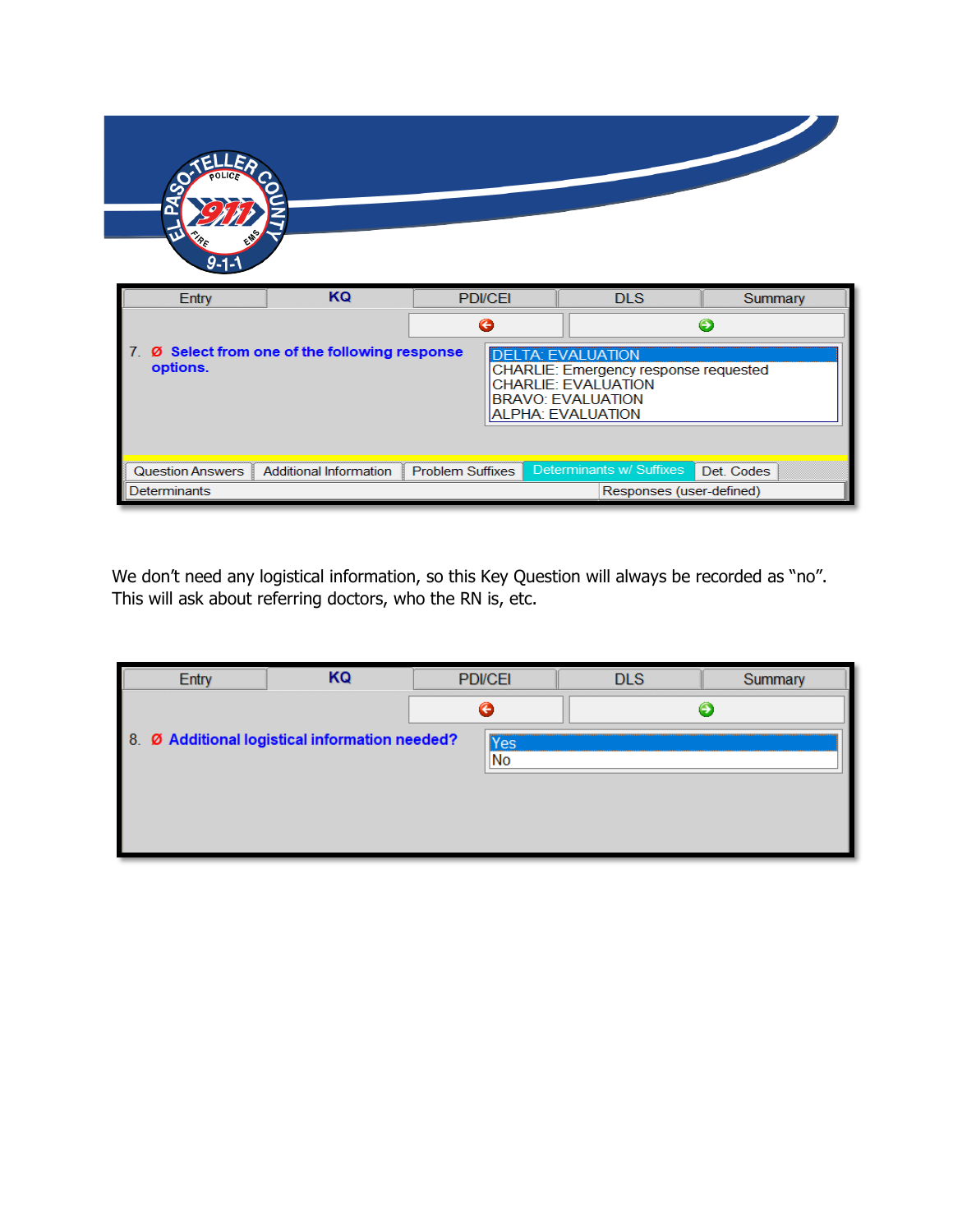

Giving PDIs is quick and easy on these calls since the patient is already being tended to by a nurse or doctor.

|                                                                                                  | <b>W</b> Paramount for Medical (5.1.1.27 - 7/12/2018)<br>П                                             |                                                     |                                                                                                                                          |   |                   | ×                 |         |
|--------------------------------------------------------------------------------------------------|--------------------------------------------------------------------------------------------------------|-----------------------------------------------------|------------------------------------------------------------------------------------------------------------------------------------------|---|-------------------|-------------------|---------|
| File                                                                                             |                                                                                                        |                                                     | View Spec Logs Options Go to Language Tabs Version About ProQA                                                                           |   |                   |                   |         |
|                                                                                                  |                                                                                                        | 11    ?                                             | $  \mathcal{O}  \mathcal{O}  \mathcal{O}  \mathcal{O}  \mathcal{R}  \mathcal{O}  \mathcal{L}  +  J_{\mathcal{V}}  \mathcal{O} \text{as}$ |   |                   |                   |         |
|                                                                                                  | 29:3927:43                                                                                             | 37: Interfacility Evaluation / Transfer             |                                                                                                                                          |   |                   |                   | 37-D-2  |
|                                                                                                  | Entry                                                                                                  | KQ.                                                 | <b>PDI/CEI</b>                                                                                                                           |   | <b>DLS</b>        |                   | Summary |
|                                                                                                  |                                                                                                        | Post-Dispatch Instructions   Additional Information |                                                                                                                                          |   |                   |                   |         |
| а.                                                                                               |                                                                                                        | (Appropriate) Help is on the way as requested.      |                                                                                                                                          |   | <b>DLS Links-</b> |                   |         |
| b.                                                                                               | We will be sending a                                                                                   |                                                     | response.                                                                                                                                |   |                   | <b>Close case</b> |         |
|                                                                                                  |                                                                                                        |                                                     |                                                                                                                                          | a |                   | X-Card            |         |
| (Appropriate) Please have any advanced directives ready for<br>c.<br>the paramedics (ambulance). |                                                                                                        |                                                     | b                                                                                                                                        |   |                   |                   |         |
|                                                                                                  |                                                                                                        |                                                     |                                                                                                                                          |   |                   |                   |         |
| If he gets worse in any way, please call us back immediately.<br>d.                              |                                                                                                        |                                                     | c                                                                                                                                        |   |                   |                   |         |
|                                                                                                  |                                                                                                        |                                                     |                                                                                                                                          | d |                   |                   |         |
|                                                                                                  | <b>Critical EMD Information</b><br>Confirm the destination hospital.<br>Confirm any time requirements. |                                                     |                                                                                                                                          |   |                   |                   |         |

Provide the caller PDI's A, B, D and follow the Close Case DLS Link

PDI b-The blank should be filled in with either Emergent or Non-Emergent depending on the situation.

(C is only appropriate if the information about an advanced directive was volunteered by the caller.)